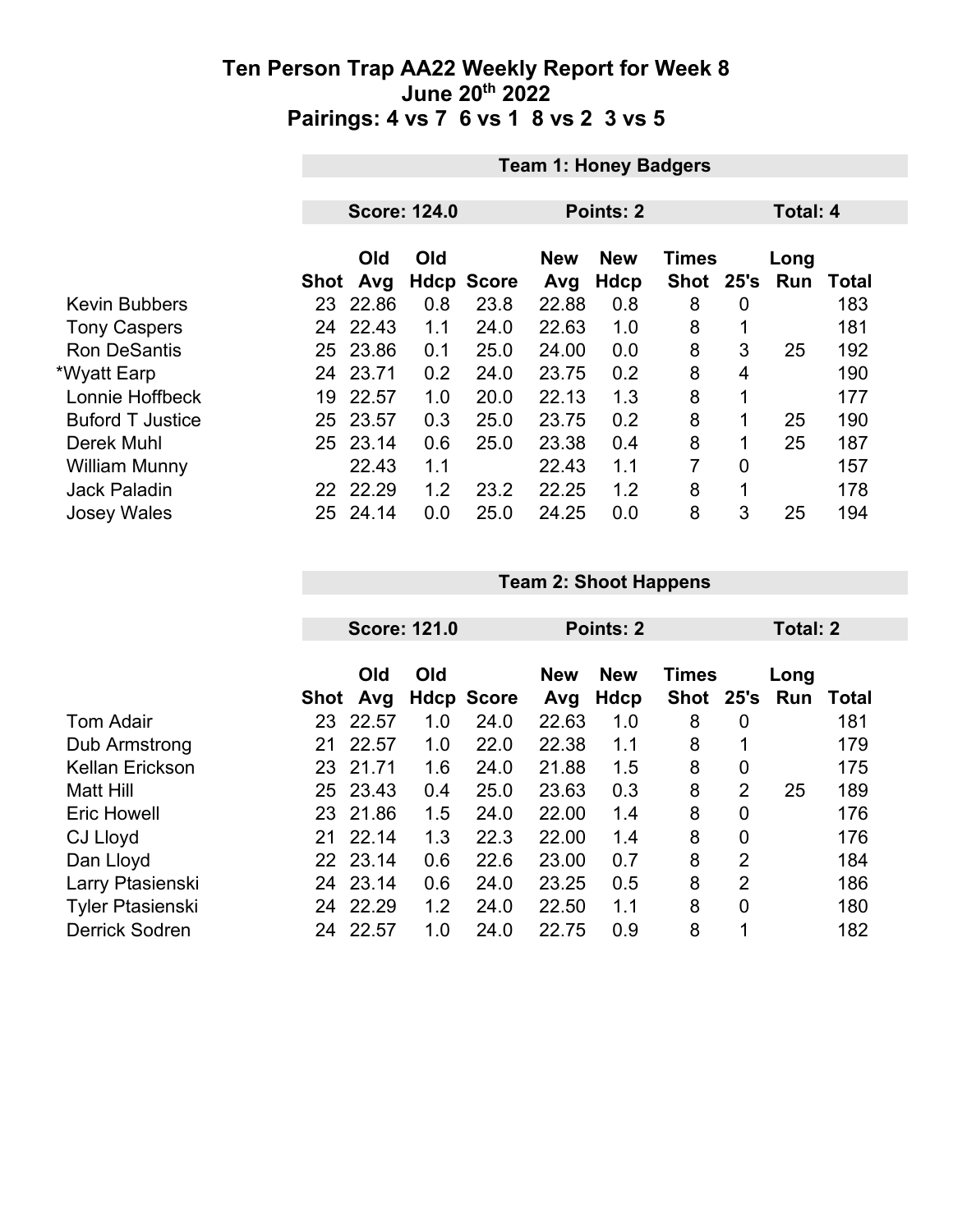|                     |      | <b>Team 3: Dust Bunnies</b> |     |                   |                   |                           |                    |                |             |       |  |
|---------------------|------|-----------------------------|-----|-------------------|-------------------|---------------------------|--------------------|----------------|-------------|-------|--|
|                     |      | <b>Score: 120.6</b>         |     |                   | Points: 1         |                           |                    |                | Total: 3    |       |  |
|                     | Shot | Old<br>Avg                  | Old | <b>Hdcp Score</b> | <b>New</b><br>Avg | <b>New</b><br><b>Hdcp</b> | Times<br>Shot 25's |                | Long<br>Run | Total |  |
| Jeff Beckman        | 18   | 21.43                       | 1.8 | 19.8              | 21.00             | 2.1                       | 8                  | 0              |             | 168   |  |
| <b>Ted Brausen</b>  | 17   | 20.71                       | 2.3 | 19.3              | 20.25             | 2.6                       | 8                  | 0              |             | 162   |  |
| Nick Finberg        |      | 24 21.86                    | 1.5 | 24.0              | 22.13             | 1.3                       | 8                  | 0              |             | 177   |  |
| <b>Tom Gallion</b>  |      | 22 22.57                    | 1.0 | 23.0              | 22.50             | 1.1                       | 8                  | 0              |             | 180   |  |
| Dave Isakson        | 21   | 21.43                       | 1.8 | 22.8              | 21.38             | 1.8                       | 8                  | $\overline{0}$ |             | 171   |  |
| <b>Austin Lux</b>   |      | 23 21.00                    | 2.1 | 24.0              | 21.25             | 1.9                       | 8                  | 1              |             | 170   |  |
| Craig Lux           | 24   | 23.57                       | 0.3 | 24.0              | 23.63             | 0.3                       | 8                  | $\overline{2}$ |             | 189   |  |
| <b>Jake Mickley</b> |      | 22 22.86                    | 0.8 | 22.8              | 22.75             | 0.9                       | 8                  |                |             | 182   |  |
| *Shawnone Mickley   |      | 23 23.14                    | 0.6 | 23.6              | 23.13             | 0.6                       | 8                  | 0              |             | 185   |  |
| Nate Vojtech        | 25   | 23.71                       | 0.2 | 25.0              | 23.88             | 0.1                       | 8                  | 3              | 50          | 191   |  |

|                      |      |            | <b>Score: 120.0</b> |                   |                   | Points: 0          |                           |             | Total: 0    |              |
|----------------------|------|------------|---------------------|-------------------|-------------------|--------------------|---------------------------|-------------|-------------|--------------|
|                      | Shot | Old<br>Avg | Old                 | <b>Hdcp Score</b> | <b>New</b><br>Avg | <b>New</b><br>Hdcp | <b>Times</b><br>Shot 25's |             | Long<br>Run | <b>Total</b> |
| Ron Bloom            | 24   | 23.14      | 0.6                 | 24.0              | 23.25             | 0.5                | 8                         | 2           |             | 186          |
| John Christanson     | 20   | 21.29      | 1.9                 | 21.9              | 21.13             | 2.0                | 8                         | 0           |             | 169          |
| Jim Dahlin           | 23   | 20.43      | 2.5                 | 24.0              | 20.75             | 2.3                | 8                         | 0           |             | 166          |
| Craig Eckhoff        |      | 22 23.57   | 0.3                 | 22.3              | 23.38             | 0.4                | 8                         | $\mathbf 1$ |             | 187          |
| *Doug Eckhoff        | 21   | 20.57      | 2.4                 | 23.4              | 20.63             | 2.4                | 8                         | 0           |             | 165          |
| <b>Steve Meyers</b>  | 23   | 22.29      | 1.2                 | 24.0              | 22.38             | 1.1                | 8                         | 0           |             | 179          |
| <b>Carl Olson</b>    | 21   | 19.29      | 3.3                 | 24.0              | 19.50             | 3.2                | 8                         | 0           |             | 156          |
| <b>Jake Olson</b>    | 21   | 21.86      | 1.5                 | 22.5              | 21.75             | 1.6                | 8                         | 0           |             | 174          |
| <b>Scott Poehler</b> | 23   | 21.86      | 1.5                 | 24.0              | 22.00             | 1.4                | 8                         | 0           |             | 176          |

**Team 4: PVA**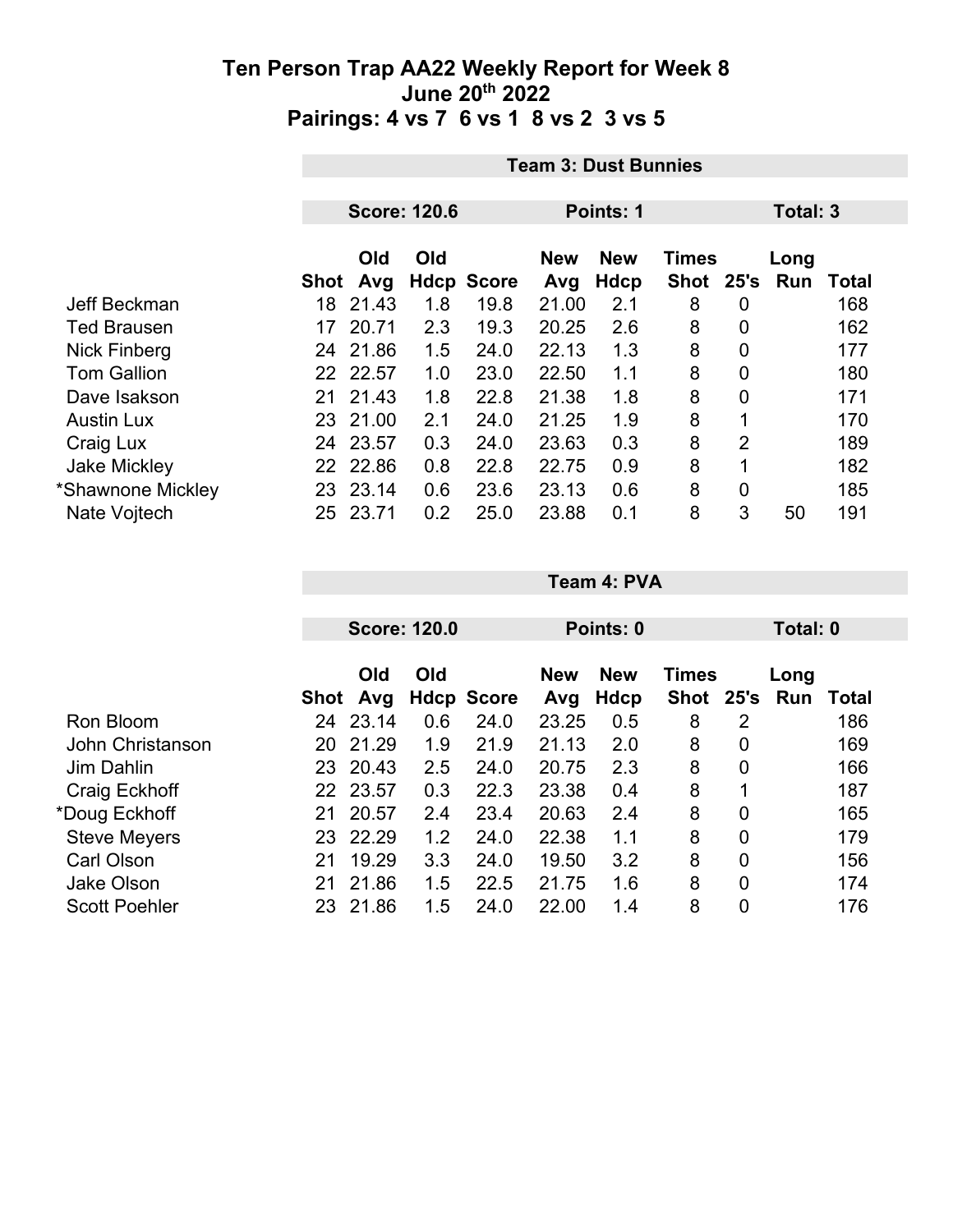|                      |            | <b>Team 5: Moose Knuckles</b>    |     |                   |                                          |      |             |                |      |              |  |
|----------------------|------------|----------------------------------|-----|-------------------|------------------------------------------|------|-------------|----------------|------|--------------|--|
|                      |            | <b>Score: 120.6</b><br>Points: 1 |     |                   |                                          |      |             |                |      | Total: 3     |  |
|                      | Old<br>Old |                                  |     |                   | <b>New</b><br><b>Times</b><br><b>New</b> |      |             |                | Long |              |  |
|                      |            | Shot Avg                         |     | <b>Hdcp Score</b> | Avg                                      | Hdcp | Shot 25's   |                | Run  | <b>Total</b> |  |
| Jon Danielson        | 24         | 22.43                            | 1.1 | 24.0              | 22.63                                    | 1.0  | 8           |                |      | 181          |  |
| <b>Jesse Edwards</b> | 23         | 23.14                            | 0.6 | 23.6              | 23.13                                    | 0.6  | 8           |                |      | 185          |  |
| *Scott Gierdal       |            | 25 23.29                         | 0.5 | 25.0              | 23.50                                    | 0.4  | 8           | 4              | 25   | 188          |  |
| Matt Jensen          |            |                                  |     |                   |                                          |      | $\mathbf 0$ | 0              |      | 0            |  |
| Kris Johnson         |            | 24 24.43                         | 0.0 | 24.0              | 24.38                                    | 0.0  | 8           | 3              |      | 195          |  |
| Max Johnson          |            |                                  |     |                   |                                          |      | $\mathbf 0$ | 0              |      | 0            |  |
| Scott Johnson        |            | 22 23.43                         | 0.4 | 22.4              | 23.25                                    | 0.5  | 8           |                |      | 186          |  |
| Taylor LaHaise       | 19         | 18.29                            | 4.0 | 23.0              | 18.38                                    | 3.9  | 8           | $\overline{0}$ |      | 147          |  |
| Dan Robel            | 19         | 20.71                            | 2.3 | 21.3              | 20.50                                    | 2.5  | 8           | 1              |      | 164          |  |
| Pete Theopald        | 24         | 22.71                            | 0.9 | 24.0              | 22.88                                    | 0.8  | 8           | 1              |      | 183          |  |

|                       |      |            | <b>Score: 118.2</b> |                   |                   | Points: 0          |                               |   | Total: 0 |              |
|-----------------------|------|------------|---------------------|-------------------|-------------------|--------------------|-------------------------------|---|----------|--------------|
|                       | Shot | Old<br>Avg | Old                 | <b>Hdcp Score</b> | <b>New</b><br>Avg | <b>New</b><br>Hdcp | <b>Times</b><br>Shot 25's Run |   | Long     | <b>Total</b> |
| <b>BJBJ</b>           | 23   | 23.71      | 0.2                 | 23.2              | 23.63             | 0.3                | 8                             | 2 |          | 189          |
| Greg Greg             | 23   | 22.43      | 1.1                 | 24.0              | 22.50             | 1.1                | 8                             | 0 |          | 180          |
| Gayle Gruber          |      | 23 21.57   | 1.7                 | 24.0              | 21.75             | 1.6                | 8                             | 0 |          | 174          |
| <b>Kevin Lockwood</b> | 18   | 19.43      | 3.2                 | 21.2              | 19.25             | 3.3                | 8                             | 0 |          | 154          |
| <b>Mick Mick</b>      | 19   | 19.83      | 2.9                 | 21.9              | 19.71             | 3.0                | 7                             | 0 |          | 138          |
| Dan Moon              | 23   | 24.00      | 0.0                 | 23.0              | 23.88             | 0.1                | 8                             | 3 |          | 191          |
| Jeff Myrmel           | 22   | 19.43      | 3.2                 | 24.0              | 19.75             | 3.0                | 8                             | 0 |          | 158          |
| *Jon P                | 20   | 21.29      | 1.9                 | 21.9              | 21.13             | 2.0                | 8                             | 0 |          | 169          |

**Team 6: Hooze 4x4**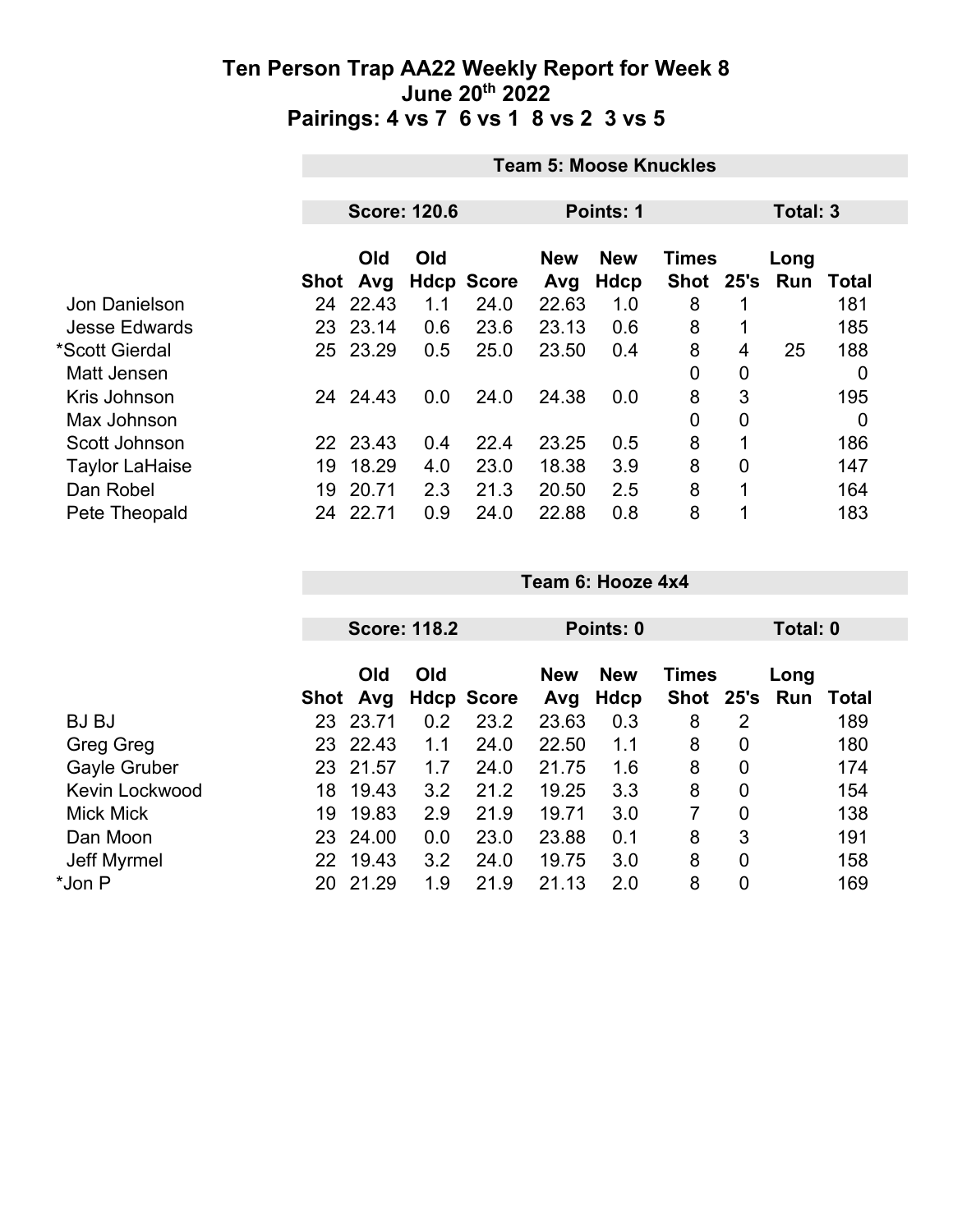|                       |      | <b>Team 7: Gunners</b>           |     |                   |            |            |              |                 |          |              |  |
|-----------------------|------|----------------------------------|-----|-------------------|------------|------------|--------------|-----------------|----------|--------------|--|
|                       |      | <b>Score: 120.1</b><br>Points: 2 |     |                   |            |            |              |                 |          |              |  |
|                       |      |                                  |     |                   |            |            |              | <b>Total: 4</b> |          |              |  |
|                       |      | Old                              | Old |                   | <b>New</b> | <b>New</b> | <b>Times</b> |                 | Long     |              |  |
|                       | Shot | Avg                              |     | <b>Hdcp Score</b> | Avg        | Hdcp       | <b>Shot</b>  |                 | 25's Run | <b>Total</b> |  |
| Chas Chas             | 24   | 22.33                            | 1.2 | 24.0              | 22.57      | 1.0        |              | 0               |          | 158          |  |
| <b>Eric Fust</b>      | 23   | 20.43                            | 2.5 | 24.0              | 20.75      | 2.3        | 8            | 0               |          | 166          |  |
| Jon Gruhlke           | 20   | 20.29                            | 2.6 | 22.6              | 20.25      | 2.6        | 8            | 0               |          | 162          |  |
| *Josh Hogoboom        |      | 25 24.29                         | 0.0 | 25.0              | 24.38      | 0.0        | 8            | 3               | 75       | 195          |  |
| <b>Chris Moore</b>    |      | 23 24.43                         | 0.0 | 23.0              | 24.25      | 0.0        | 8            | 4               |          | 194          |  |
| <b>Dean Riveness</b>  | 24   | 24.14                            | 0.0 | 24.0              | 24.13      | 0.0        | 8            | 3               |          | 193          |  |
| <b>Brian Simonson</b> |      | 22 23.14                         | 0.6 | 22.6              | 23.00      | 0.7        | 8            | 0               |          | 184          |  |
| <b>Tom Stutelberg</b> | 12   | 17.43                            | 4.6 | 16.6              | 16.75      | 5.1        | 8            | 0               |          | 134          |  |
| <b>Scott Wallick</b>  | 22.  | 22.43                            | 1.1 | 23.1              | 22.38      | 1.1        | 8            | 0               |          | 179          |  |

| Team 8: League average                                  |  |                     |  |  |           |       |  |          |  |
|---------------------------------------------------------|--|---------------------|--|--|-----------|-------|--|----------|--|
|                                                         |  |                     |  |  |           |       |  |          |  |
|                                                         |  | <b>Score: 120.6</b> |  |  | Points: 0 |       |  | Total: 0 |  |
| Old<br>Shot Avg Hdcp Score Avg Hdcp Shot 25's Run Total |  | Old                 |  |  | New New   | Times |  | Long     |  |

| Super Shooters: Ron DeSantis |                         | 25 |
|------------------------------|-------------------------|----|
|                              | <b>Buford T Justice</b> | 25 |
|                              | Derek Muhl              | 25 |
|                              | <b>Josey Wales</b>      | 25 |
|                              | <b>Matt Hill</b>        | 25 |
|                              | Nate Vojtech            | 50 |
|                              | <b>Scott Gierdal</b>    | 25 |
|                              | Josh Hogoboom           | 75 |
|                              |                         |    |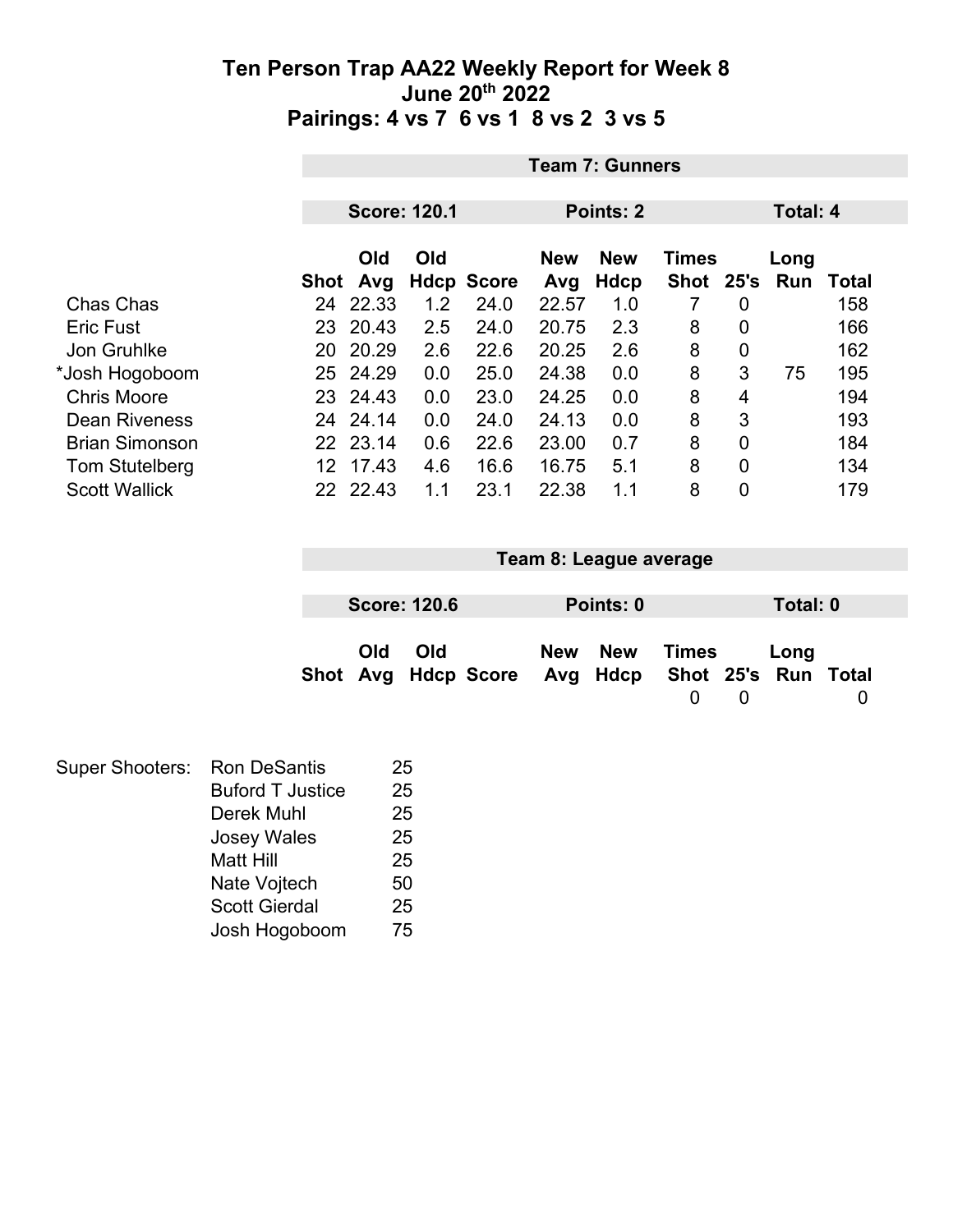## **Ten Person Trap AA22 Team Standings through week 8**

| Team 7 | <b>Gunners</b>        | 4.0 |
|--------|-----------------------|-----|
| Team 1 | <b>Honey Badgers</b>  | 4.0 |
| Team 5 | <b>Moose Knuckles</b> | 3.0 |
| Team 3 | <b>Dust Bunnies</b>   | 3.0 |
| Team 2 | <b>Shoot Happens</b>  | 2.0 |
| Team 8 | League average        | 0.0 |
| Team 6 | Hooze 4x4             | 0.0 |
| Team 4 | <b>PVA</b>            | 0.0 |
|        |                       |     |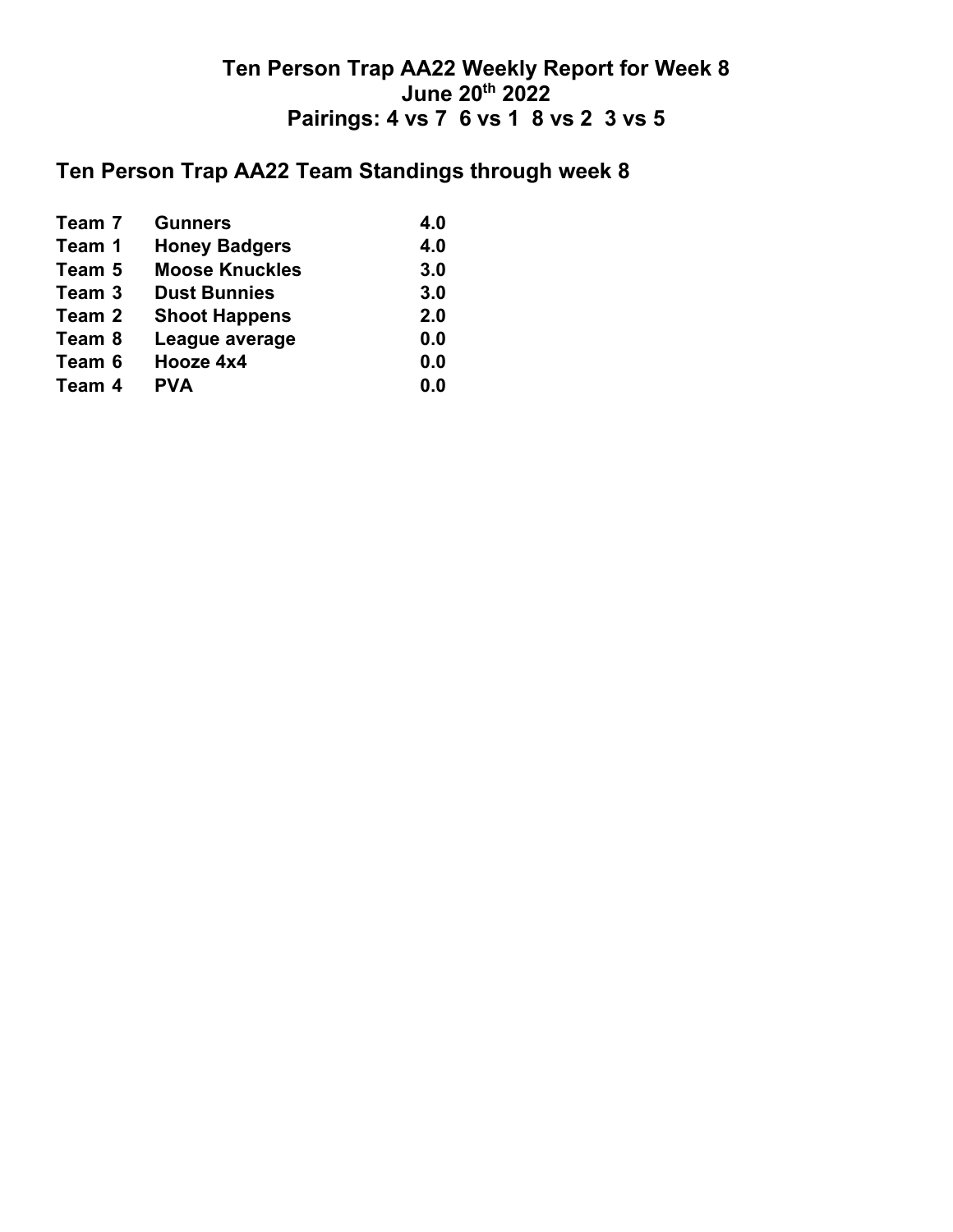# **Ten Person Trap AA22 Total Target Leaders Through Week 8**

| Shooter                 | Total | Avg   |   | <b>Rounds Straights Team</b> |                       |
|-------------------------|-------|-------|---|------------------------------|-----------------------|
| Josh Hogoboom           | 195   | 24.38 | 8 | 3                            | <b>Gunners</b>        |
| Kris Johnson            | 195   | 24.38 | 8 | 3                            | <b>Moose Knuckles</b> |
| <b>Chris Moore</b>      | 194   | 24.25 | 8 | 4                            | <b>Gunners</b>        |
| <b>Josey Wales</b>      | 194   | 24.25 | 8 | 3                            | <b>Honey Badgers</b>  |
| <b>Dean Riveness</b>    | 193   | 24.13 | 8 | 3                            | <b>Gunners</b>        |
| <b>Ron DeSantis</b>     | 192   | 24.00 | 8 | 3                            | <b>Honey Badgers</b>  |
| Nate Vojtech            | 191   | 23.88 | 8 | 3                            | <b>Dust Bunnies</b>   |
| Dan Moon                | 191   | 23.88 | 8 | 3                            | Hooze 4x4             |
| <b>Wyatt Earp</b>       | 190   | 23.75 | 8 | 4                            | <b>Honey Badgers</b>  |
| <b>Buford T Justice</b> | 190   | 23.75 | 8 | 1                            | <b>Honey Badgers</b>  |
| <b>BJ BJ</b>            | 189   | 23.63 | 8 | $\overline{2}$               | Hooze 4x4             |
| Craig Lux               | 189   | 23.63 | 8 | $\overline{2}$               | <b>Dust Bunnies</b>   |
| <b>Matt Hill</b>        | 189   | 23.63 | 8 | $\overline{2}$               | <b>Shoot Happens</b>  |
| <b>Scott Gierdal</b>    | 188   | 23.50 | 8 | 4                            | <b>Moose Knuckles</b> |
| <b>Derek Muhl</b>       | 187   | 23.38 | 8 | 1                            | <b>Honey Badgers</b>  |
| <b>Craig Eckhoff</b>    | 187   | 23.38 | 8 | 1                            | <b>PVA</b>            |
| Scott Johnson           | 186   | 23.25 | 8 | 1                            | <b>Moose Knuckles</b> |
| Larry Ptasienski        | 186   | 23.25 | 8 | $\overline{2}$               | <b>Shoot Happens</b>  |
| Ron Bloom               | 186   | 23.25 | 8 | $\overline{2}$               | <b>PVA</b>            |
| <b>Shawnone Mickley</b> | 185   | 23.13 | 8 | 0                            | <b>Dust Bunnies</b>   |
| <b>Jesse Edwards</b>    | 185   | 23.13 | 8 | 1                            | <b>Moose Knuckles</b> |
| Dan Lloyd               | 184   | 23.00 | 8 | $\overline{2}$               | <b>Shoot Happens</b>  |
| <b>Brian Simonson</b>   | 184   | 23.00 | 8 | 0                            | <b>Gunners</b>        |
| <b>Kevin Bubbers</b>    | 183   | 22.88 | 8 | 0                            | <b>Honey Badgers</b>  |
| Pete Theopald           | 183   | 22.88 | 8 | 1                            | <b>Moose Knuckles</b> |
| <b>Jake Mickley</b>     | 182   | 22.75 | 8 | 1                            | <b>Dust Bunnies</b>   |
| <b>Derrick Sodren</b>   | 182   | 22.75 | 8 | 1                            | <b>Shoot Happens</b>  |
| <b>Tom Adair</b>        | 181   | 22.63 | 8 | 0                            | <b>Shoot Happens</b>  |
| Jon Danielson           | 181   | 22.63 | 8 | 1                            | <b>Moose Knuckles</b> |
| <b>Tony Caspers</b>     | 181   | 22.63 | 8 | 1                            | <b>Honey Badgers</b>  |
| <b>Tyler Ptasienski</b> | 180   | 22.50 | 8 | 0                            | <b>Shoot Happens</b>  |
| <b>Greg Greg</b>        | 180   | 22.50 | 8 | 0                            | Hooze 4x4             |
| <b>Tom Gallion</b>      | 180   | 22.50 | 8 | 0                            | <b>Dust Bunnies</b>   |
| Dub Armstrong           | 179   | 22.38 | 8 | 1                            | <b>Shoot Happens</b>  |
| <b>Steve Meyers</b>     | 179   | 22.38 | 8 | 0                            | <b>PVA</b>            |
| <b>Scott Wallick</b>    | 179   | 22.38 | 8 | 0                            | <b>Gunners</b>        |
| <b>Jack Paladin</b>     | 178   | 22.25 | 8 | 1                            | <b>Honey Badgers</b>  |
| Lonnie Hoffbeck         | 177   | 22.13 | 8 | 1                            | <b>Honey Badgers</b>  |